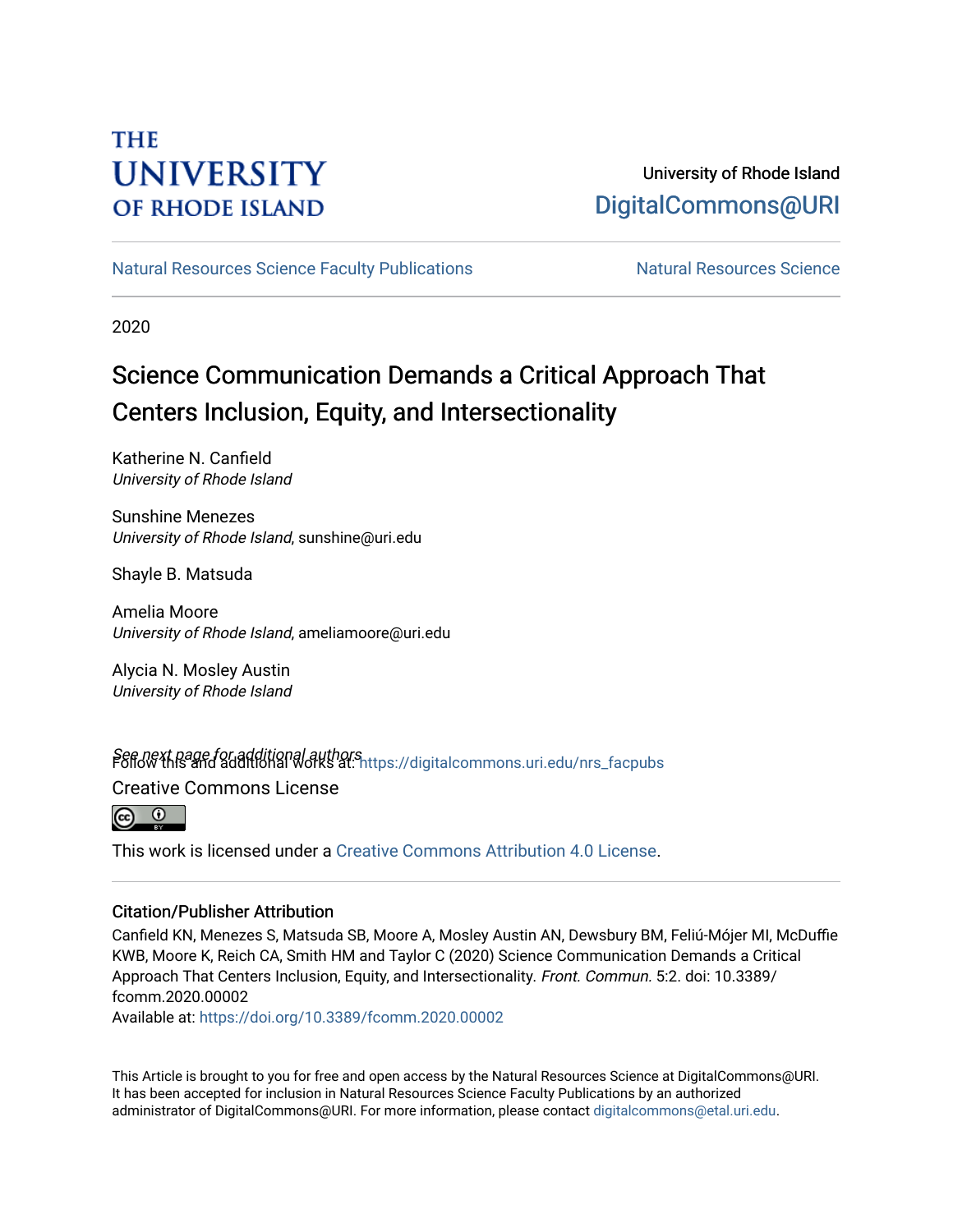#### Authors

Katherine N. Canfield, Sunshine Menezes, Shayle B. Matsuda, Amelia Moore, Alycia N. Mosley Austin, Bryan M. Dewsbury, Mónica I. Feliú-Mójer, Katharine W.B. McDuffie, Kendall Moore, Christine A. Reich, Hollie M. Smith, and Cynthia Taylor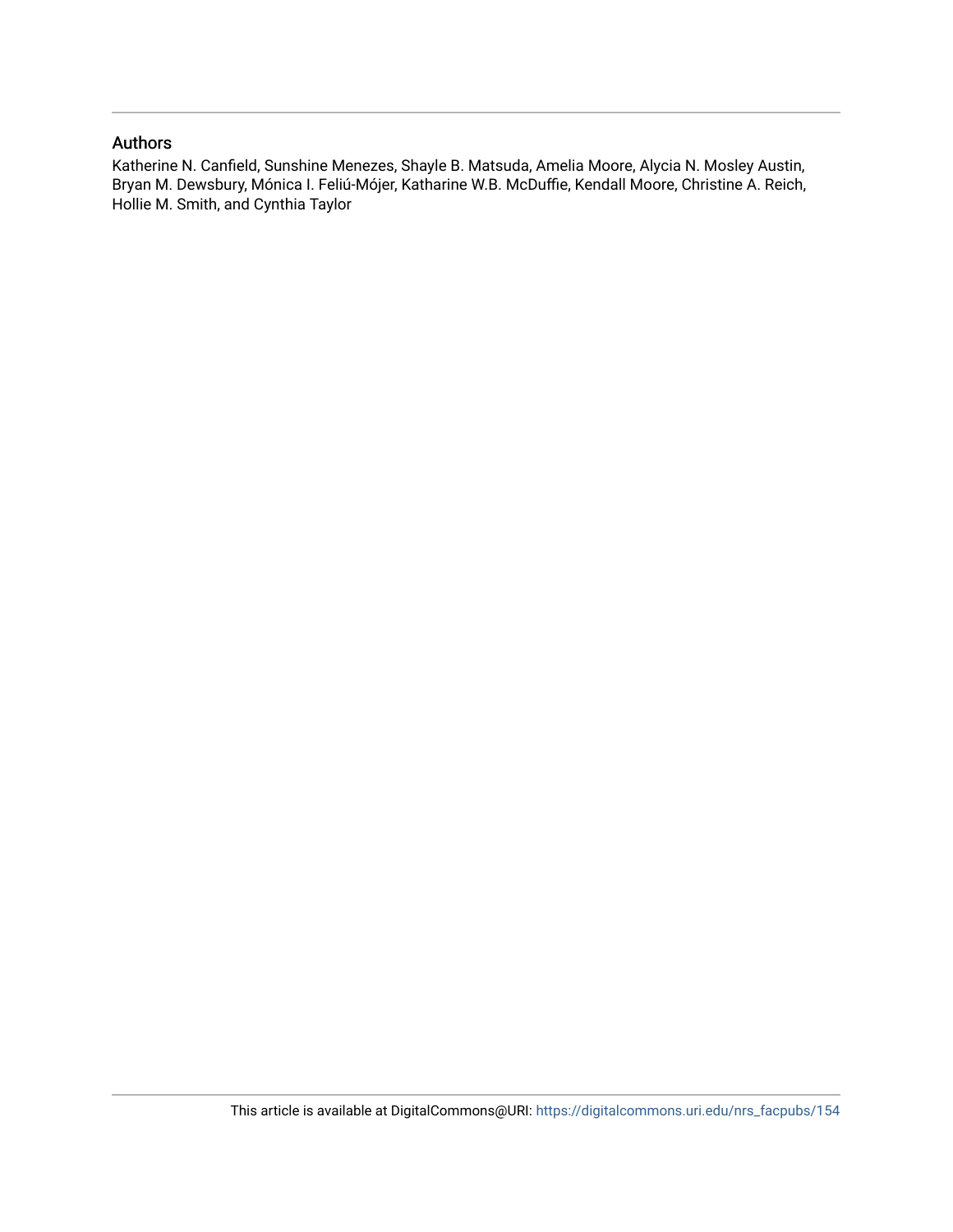



# [Science Communication Demands a](https://www.frontiersin.org/articles/10.3389/fcomm.2020.00002/full) Critical Approach That Centers Inclusion, Equity, and Intersectionality

[Katherine N. Canfield](http://loop.frontiersin.org/people/791409/overview)1, [Sunshine Menezes](http://loop.frontiersin.org/people/459279/overview)<sup>1,2\*</sup>, [Shayle B. Matsuda](http://loop.frontiersin.org/people/884253/overview)<sup>3</sup>, Amelia Moore<sup>4</sup>, [Alycia N. Mosley Austin](http://loop.frontiersin.org/people/890133/overview)<sup>5</sup>, [Bryan M. Dewsbury](http://loop.frontiersin.org/people/679629/overview)<sup>6</sup>, [Mónica I. Feliú-Mójer](http://loop.frontiersin.org/people/631061/overview)<sup>7</sup>, Katharine W. B. McDuffie<sup>1,2</sup>, [Kendall Moore](http://loop.frontiersin.org/people/805339/overview)<sup>8</sup>, Christine A. Reich<sup>9</sup>, [Hollie M. Smith](http://loop.frontiersin.org/people/403591/overview)<sup>10</sup> and Cynthia Taylor<sup>6</sup>

#### **OPEN ACCESS**

#### Edited by:

Anabela Carvalho, University of Minho, Portugal

#### Reviewed by:

Brian Trench, Dublin City University, Ireland Ann Grand, The Open University, United Kingdom

> \*Correspondence: Sunshine Menezes [sunshine@uri.edu](mailto:sunshine@uri.edu)

#### Specialty section:

This article was submitted to Science and Environmental Communication, a section of the journal Frontiers in Communication

Received: 31 July 2019 Accepted: 09 January 2020 Published: 30 January 2020

#### Citation:

Canfield KN, Menezes S, Matsuda SB, Moore A, Mosley Austin AN, Dewsbury BM, Feliú-Mójer MI, McDuffie KWB, Moore K, Reich CA, Smith HM and Taylor C (2020) Science Communication Demands a Critical Approach That Centers Inclusion, Equity, and Intersectionality. Front. Commun. 5:2. doi: [10.3389/fcomm.2020.00002](https://doi.org/10.3389/fcomm.2020.00002)

<sup>1</sup> Metcalf Institute for Marine and Environmental Reporting, University of Rhode Island, Kingston, RI, United States, <sup>2</sup> Department of Natural Resources Science, College of the Environment and Life Sciences. University of Rhode Island. Kingston, RI, United States, <sup>3</sup> Hawai'i Institute of Marine Biology, University of Hawai'i Mānoa, Kāne'ohe, HI, United States, <sup>4</sup> Department of Marine Affairs, College of the Environment and Life Sciences, University of Rhode Island, Kingston, RI, United States, <sup>5</sup> Interdisciplinary Neuroscience Program, Graduate School, University of Rhode Island, Kingston, RI, United States, <sup>6</sup> Department of Biology, College of the Environment and Life Sciences, University of Rhode Island, Kingston, RI, United States, <sup>7</sup> Ciencia Puerto Rico, San Juan, Puerto Rico and iBiology, San Francisco, CA, United States, <sup>8</sup> Harrington School of Communication and Media, University of Rhode Island, Kingston, RI, United States, <sup>9</sup> Museum of Science, Boston, MA, United States, <sup>10</sup> Center for Science Communication Research, School of Journalism and Communication, University of Oregon, Eugene, OR, United States

We live in an era of abundant scientific information, yet access to information and to opportunities for substantive public engagement with the processes and outcomes of science are still inequitably distributed. Even with increasing interest in science communication and public engagement with science, historically marginalized and minoritized individuals and communities are largely overlooked and undervalued in these efforts. To address this gap, this paper aims to define inclusive science communication and clarify and amplify the field. We present inclusive science communication as one path forward to redress the systemic problems of inequitable access to and engagement with STEMM (science, technology, engineering, mathematics, and medicine). We describe the first national Inclusive Science Communication (InclusiveSciComm) Symposium held in the U.S. Based on the experience of organizing the symposium, we discuss recommendations for other convenings to help build a community of practice for inclusive science communication. In both research and practice, we advocate for more experimentation to help make inclusive science communication the future of science communication writ large, in order to engage diverse publics in their multiple ways of knowing and expand a sense of belonging in STEMM.

Keywords: science communication, inclusion, public engagement, critical dialogue, equity, inclusive science communication, informal science learning, journalism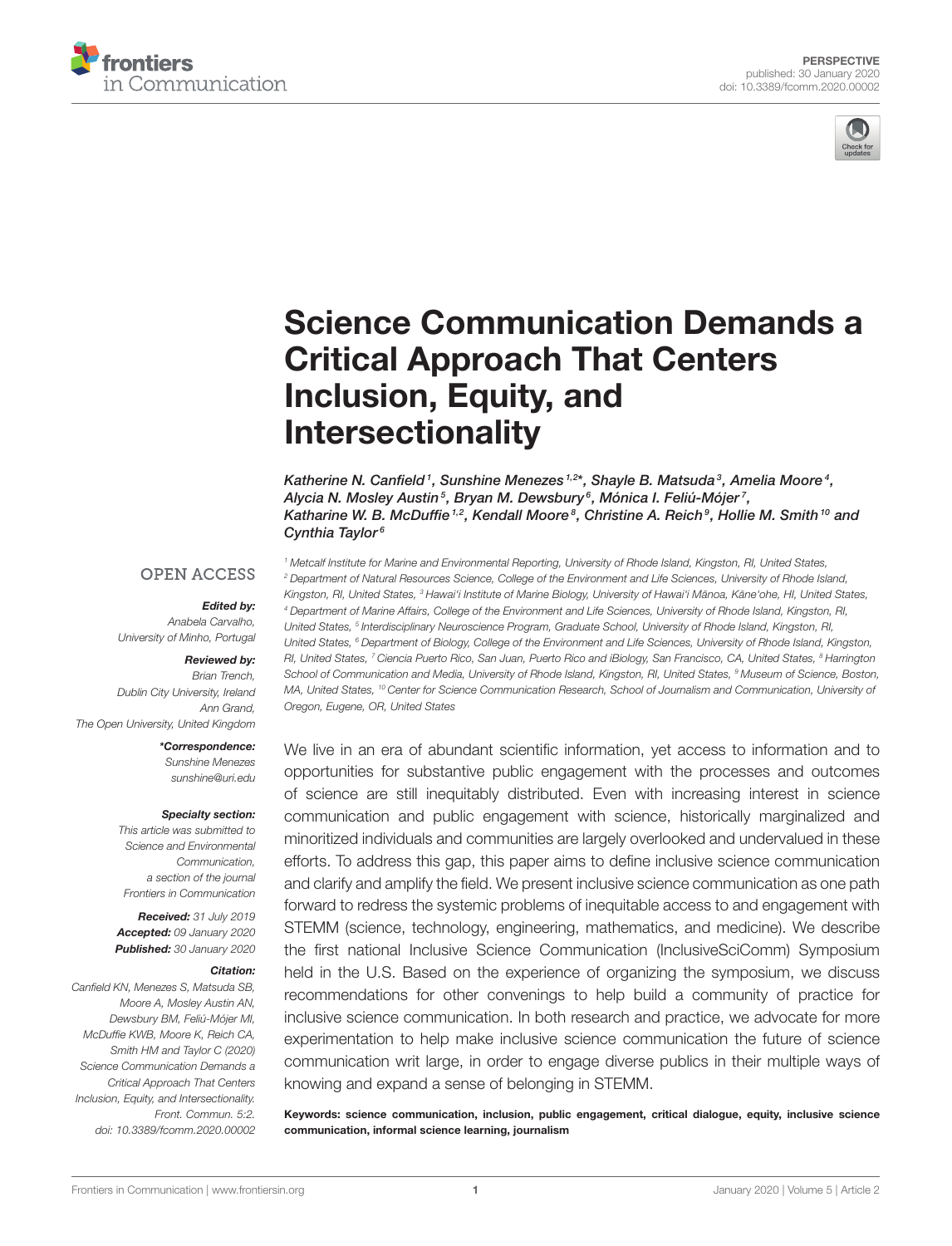## INTRODUCTION

We live in an era of abundant scientific information, yet access to information and to opportunities for substantive public engagement with the processes and outcomes of science are still inequitably distributed. Even as interest in science communication<sup>[1](#page-3-0)</sup> has grown [\(Chilvers, 2012;](#page-7-0) [Dudo and Besley,](#page-7-1) [2016\)](#page-7-1), marginalized individuals and communities remain largely undervalued in these efforts [\(Dawson, 2014b;](#page-7-2) Feinstein and Meshoulam, [2014;](#page-7-3) [Streicher et al., 2014\)](#page-8-0). This paper aims to advance the field of inclusive science communication (ISC) with a definition and rationale, examples, priorities for integrating research and practice across relevant disciplines, and a symposium-based model for building an ISC community of practice.

We envision a fundamental shift in science communication whereby inclusion, equity, and intersectionality ground all research and practice. Eventually, we hope the term "inclusive science communication" will be redundant. For now, however, the "inclusive" descriptor is a valuable framing device to clarify objectives and speed this transition. To this end, we define ISC as an intentional and reflexive practice and research approach that:

- Recognizes historical oppressions, discrimination, and inequities and centers the voices, knowledge, and experiences of marginalized individuals and communities in STEMM dialogue.
- Acknowledges that each person's individual characteristics (e.g., gender, race, physical ability) overlap with one another (defined as "intersectionality" by [Crenshaw, 1989\)](#page-7-4) and that these intersectional identities affect their status in the world [\(Shimmin et al., 2017\)](#page-8-1).
- Further acknowledges that explicit and implicit biases (historical, cultural, experiential) of science communication practitioners and scholars influence the design and implementation of their work [\(Reich et al., 2010;](#page-8-2) [Dawson,](#page-7-5) [2014c\)](#page-7-5).
- Rejects the oversimplifications of the deficit model [\(Trench,](#page-8-3) [2008;](#page-8-3) [Simis et al., 2016\)](#page-8-4), in which science communicators treat public audiences as lacking relevant knowledge or experience.
- Incorporates asset-based methods that respect and value the ideas, experiences, questions, and criticisms that diverse publics bring to conversations about STEMM [\(Banks et al.,](#page-7-6) [2007\)](#page-7-6).
- Aims to cultivate belonging and engagement of audience and collaborator perspectives [\(Wynne, 1992;](#page-9-0) [Cheryan et al., 2013;](#page-7-7) [Haywood and Besley, 2014;](#page-7-8) [Leggett-Robinson et al., 2018\)](#page-8-5).
- Offers a multi-scaled approach to shift organizational cultures and structures and redress the systemic problems of inequitable access to and engagement with STEMM [\(Anila,](#page-7-9) [2017;](#page-7-9) [Bevan et al., 2018\)](#page-7-10).
- Is relevant across formal and informal learning and engagement settings.

In summary, we urge a paradigmatic shift in science communication toward an overarching objective of expanding a sense of belonging in STEMM and approaches that embrace varied forms of expertise and ways of knowing.

#### Why Do We Need Inclusive Science Communication?

As a result of science communicators' cultural and epistemological tunnel vision, their efforts tend to benefit specific (e.g., affluent, college-educated, non-disabled) audiences [\(Ash and Lombana, 2013;](#page-7-11) [Dawson, 2014c;](#page-7-5) [Medin and Bang,](#page-8-6) [2014;](#page-8-6) [Taylor, 2018\)](#page-8-7). ISC aims to address the shortcomings in how researchers and communicators define and engage public audiences in STEMM topics, particularly tackling the deficit approach to science communication [\(Nisbet and Scheufele,](#page-8-8) [2009;](#page-8-8) [Smallman, 2016\)](#page-8-9). As [Dawson](#page-7-12) [\(2019,](#page-7-12) p. 170) stated, "to continue with business as usual is to be complicit in practices that uphold and exacerbate racism, class discrimination, sexism, and other forms of oppression". In renouncing the status quo, we argue against science communication that singularly portrays science in the Western mold: that is, as objective and universal [\(Cobern and Loving, 2001;](#page-7-13) [Medin and Bang, 2014;](#page-8-6) [Bang et al., 2018\)](#page-7-14) or as "governed by a rigid scientific method that produces incontestable facts" [\(Cunningham and Helms,](#page-7-15) [1998,](#page-7-15) p. 485). Because science communication is inherently contextual [\(Chilvers, 2012;](#page-7-0) [Streicher et al., 2014;](#page-8-0) [Bang et al.,](#page-7-14) [2018\)](#page-7-14), it is well-suited to counter assumptions of the Western model. ISC offers a critical approach that interrogates history, politics, and society, examining how people's multiple identities interact to affect their engagement with STEMM fields and issues of societal relevance [\(Feinstein and Meshoulam, 2014;](#page-7-3) Massarani and Merzagora, [2014;](#page-8-10) [Schuldt and Pearson, 2016;](#page-8-11) [Bevan et al.,](#page-7-10) [2018;](#page-7-10) [Calabrese Barton and Tan, 2019\)](#page-7-16).

ISC can leverage society's intellectual assets (knowledge, experience, ways of knowing) to address the many wicked problems of our time [\(Rittel and Webber, 1973\)](#page-8-12). These problems require STEMM-based solutions as well as community engagement and support [\(Wynne, 1992;](#page-9-0) [Cohen et al., 2012;](#page-7-17) Perié et al., [2014;](#page-8-13) [Mansyur et al., 2016\)](#page-8-14). Such a massive effort requires a range of communication objectives, from sparking curiosity to building trust that drives behavioral change, and methods, from culturally-relevant exhibit design to community-engaged research [\(Reich et al., 2010;](#page-8-2) [Dawson, 2012b;](#page-7-18) [Haywood and Besley,](#page-7-8) [2014;](#page-7-8) [Perié et al., 2014;](#page-8-13) [Dudo and Besley, 2016;](#page-7-1) Berditchevskaia et al., [2017\)](#page-7-19). This understanding of ISC leverages multiple science communication models [\(Lewenstein, 2003\)](#page-8-15), including contextual (e.g., culturally-responsive design, per [Calabrese Barton and Tan,](#page-7-20) [2010\)](#page-7-20), lay expertise (e.g., multiple ways of knowing, per Delgado Bernal, [2002\)](#page-7-21), and public participation (e.g., co-creation and collaborative design, per [Shirk et al., 2012\)](#page-8-16). Inclusive approaches can yield broad benefits including improved science learning [\(Johnson et al., 2014;](#page-8-17) [Lemus et al., 2014\)](#page-8-18), an increased sense of science identity [\(Carlone and Johnson, 2007;](#page-7-22) [Ong et al., 2011\)](#page-8-19) and science capital [\(Archer et al., 2015;](#page-7-23) [Dewitt et al., 2016\)](#page-7-24) for underrepresented communities, and greater empathy among technical experts [\(Casapulla et al., 2018\)](#page-7-25).

<span id="page-3-0"></span><sup>&</sup>lt;sup>1</sup>We define "science communication" in the broadest sense, encompassing any information exchange designed to engage targeted audiences in conversations or activities related to STEMM topics.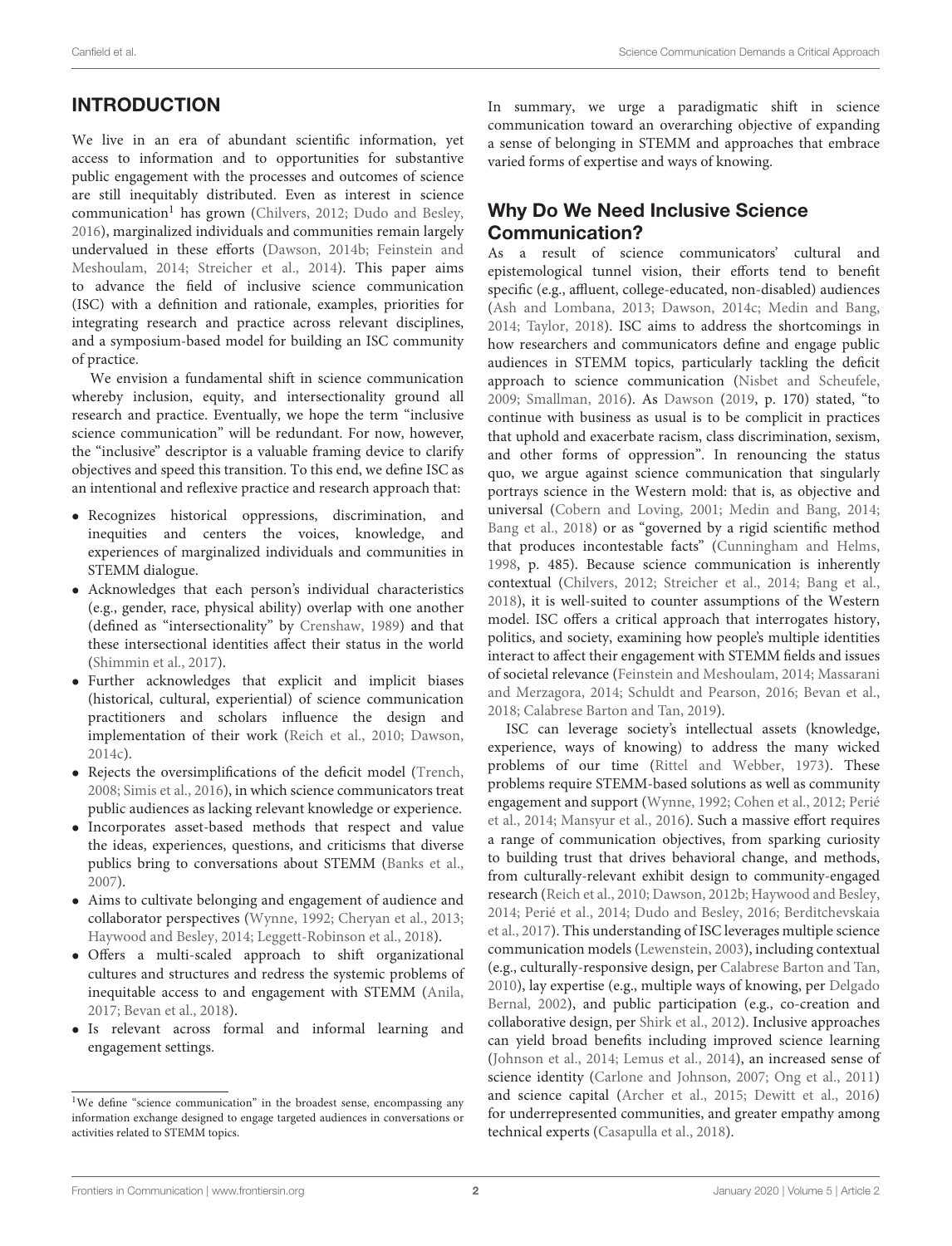ISC is a multi-scaled path toward systemic change (a paradigmatic shift, per [Watson et al., 2008\)](#page-9-1) that can redress inequities not only in science communication, but in STEMM education and practice. ISC practice, training, and research requires intentional—but not tokenized—involvement of underrepresented people in influential leadership positions [\(Pearson and Schuldt, 2014;](#page-8-20) [Taylor, 2014\)](#page-8-21). For example, the American Association for the Advancement of Science's If/Then Ambassadors program aims to highlight successful women in STEMM fields, showing girls different career pathways and how STEMM affects their lives (American Association for the Advancement of Science, [2019\)](#page-7-26). Such representation provides "visual cues of belonging" [\(Pearson and Schuldt, 2014\)](#page-8-20) needed to break down persistent stereotypes in the Western academic system (e.g., scientists as white males and environmentalists as white) and build trust in science communicators (Campbell et al., [2008;](#page-7-27) [Davies et al., 2009;](#page-7-28) [Mack et al., 2012;](#page-8-22) [Cheryan et al.,](#page-7-7) [2013;](#page-7-7) [Taylor, 2014\)](#page-8-21). While we view diverse representation and leadership as a critical early step toward systemic change, we note that it represents only one aspect of the shift needed to center inclusion [\(Hurtado et al., 2017\)](#page-7-29).

#### EXISTING RESEARCH ON INCLUSIVE SCIENCE COMMUNICATION

Education scholars have studied inclusion for several decades [\(Cunningham and Helms, 1998;](#page-7-15) [Aikenhead, 2001;](#page-7-30) Diangelo and Sensoy, [2010;](#page-7-31) [Reich et al., 2010;](#page-8-2) [Dewsbury, 2019\)](#page-7-32), but research explicitly addressing ISC and its value is relatively new. A series of comments in the Journal of Science Communication discussed "socially inclusive science communication<sup>[2](#page-4-0)</sup>," including an argument that "placing equity at the heart of science communication is crucial for developing more inclusive science communication practices," [\(Dawson, 2014b,](#page-7-2) p. 1). To our knowledge, this is the only peer-reviewed reference that uses ISC as we present it here.

Informal science learning (ISL) and science communication have similarities in practice and research but are based on different theories and rarely used in concert [\(Bevan et al.,](#page-7-10) [2018;](#page-7-10) [Dawson, 2019\)](#page-7-12). In recognition of this overlap, we include research on inclusive approaches to ISL, particularly since this is the silo in which most ISC-relevant research is located [\(Dawson,](#page-7-12) [2019\)](#page-7-12)[.](#page-8-2)

Reich et al. [\(2010,](#page-8-2) p. 10) described inclusive ISL as encompassing "physical, cognitive, and social dimensions", but efforts at inclusion often focus on access as the primary impediment to STEMM engagement [\(Rahm and Ash, 2008\)](#page-8-23). Such oversimplifications fail to address assumptions about who belongs in STEMM spaces, forcing marginalized populations to participate in a space they have historically been excluded from, implicitly, explicitly, and/or intentionally [\(Dawson, 2014c,](#page-7-5) [2019;](#page-7-12) [Massarani and Merzagora, 2014;](#page-8-10) [Bevan et al., 2018\)](#page-7-10). Framing access as the impediment assumes certain publics are uninterested in science or are not participating due to a failure to recognize the value of such engagement [\(Dawson, 2014b\)](#page-7-2). This deficit mindset discounts the multiple ways of experiencing and practicing science, placing blame on marginalized groups rather than designer or institutional failures to create an inclusive space [\(Dawson, 2014b;](#page-7-2) [Medin and Bang, 2014;](#page-8-6) [Perié et al., 2014\)](#page-8-13). When efforts at broadening participation fail to consider intersectional identities and the history that produced them, they are more likely to recreate the systems that marginalize people in the first place [\(Dawson, 2019;](#page-7-12) [Torres-Gerald, 2019\)](#page-8-26).

ISL also offers evidence for the value of inclusive public engagement from museum settings [\(Dawson, 2012a,](#page-7-33)[b,](#page-7-18) [2014a](#page-7-34)[,b](#page-7-2)[,c,](#page-7-5) [2019;](#page-7-12) [Feinstein and Meshoulam, 2014\)](#page-7-3), gaming and design-based learning in afterschool primary and secondary school settings [\(Kafai et al., 2016;](#page-8-27) [Hobbs et al., 2019\)](#page-7-35), and community-engaged research [\(Haywood and Besley, 2014;](#page-7-8) [Petersen et al., 2016;](#page-8-28) Soleri et al., [2016\)](#page-8-29). [Bevan et al. \(2018\)](#page-7-10) compiled many examples of effective ISC projects, emphasizing the importance of reflection, adaptation, and institutional change.

The existing research provides a foundation for ISC, albeit one that requires more blocks and cement. As we build on this foundation, related fields will benefit from an open floor plan with fewer walls. To this end, ISC should explore themes from ISL and formal education to learn from context-specific practice and research, and to develop common frameworks (National Research Council, [2009\)](#page-8-30). Although significant research gaps remain in ISL, especially regarding methods for systematizing inclusion within institutions and organizations [\(Reich et al.,](#page-8-2) [2010\)](#page-8-2), a transdisciplinary approach to ISC will help dismantle research and practice silos and achieve the systemic change we seek [\(Fischhoff, 2013\)](#page-7-36).

#### A MODEL FOR BUILDING COMMUNITY TO ADVANCE INCLUSIVE SCIENCE **COMMUNICATION**

A growing number of practitioners are experimenting with inclusive approaches that have not yet reached the peerreviewed literature. ISC practice ranges from public engagement approaches such as Dr. Danielle N. Lee's use of hip hop themes and lyrics to launch conversations about animal behavior [\(Johnson, 2019\)](#page-8-31) to journalists and science writers intentionally featuring diverse sources in their reporting [\(Yong, 2018\)](#page-9-2). Assetbased practices—those that value the knowledge and experiences of participants, vs. viewing differences as shortcomings—offer rich ideas for expanding and codifying ISC, but only if they are shared and normalized [\(Jensen and Holliman, 2015\)](#page-8-32).

Some of these practitioners have found community online, especially via Twitter. Online communities can support learning and identity formation [\(Hall, 2009;](#page-7-37) [Reed, 2013\)](#page-8-33), but they do not foster the substantive interdisciplinary conversations needed to advance ISC as a cohesive intellectual framework. Conferences can generate awareness, ideas, collaborations, and dialogue [\(Hatcher et al., 2006;](#page-7-38) [Oester et al., 2017\)](#page-8-34), yet, there are few in-person opportunities for ISC researchers or practitioners to network.

<span id="page-4-0"></span><sup>&</sup>lt;sup>2</sup>In Europe, "socially inclusive science communication" has been used to refer to inclusion of minoritized social identities, distinct from "inclusive communication," which generally references accessibility of communications for people with disabilities [\(Shiose et al., 2010;](#page-8-24) [Scottish Government, 2011\)](#page-8-25). This distinction has not taken root in the U.S.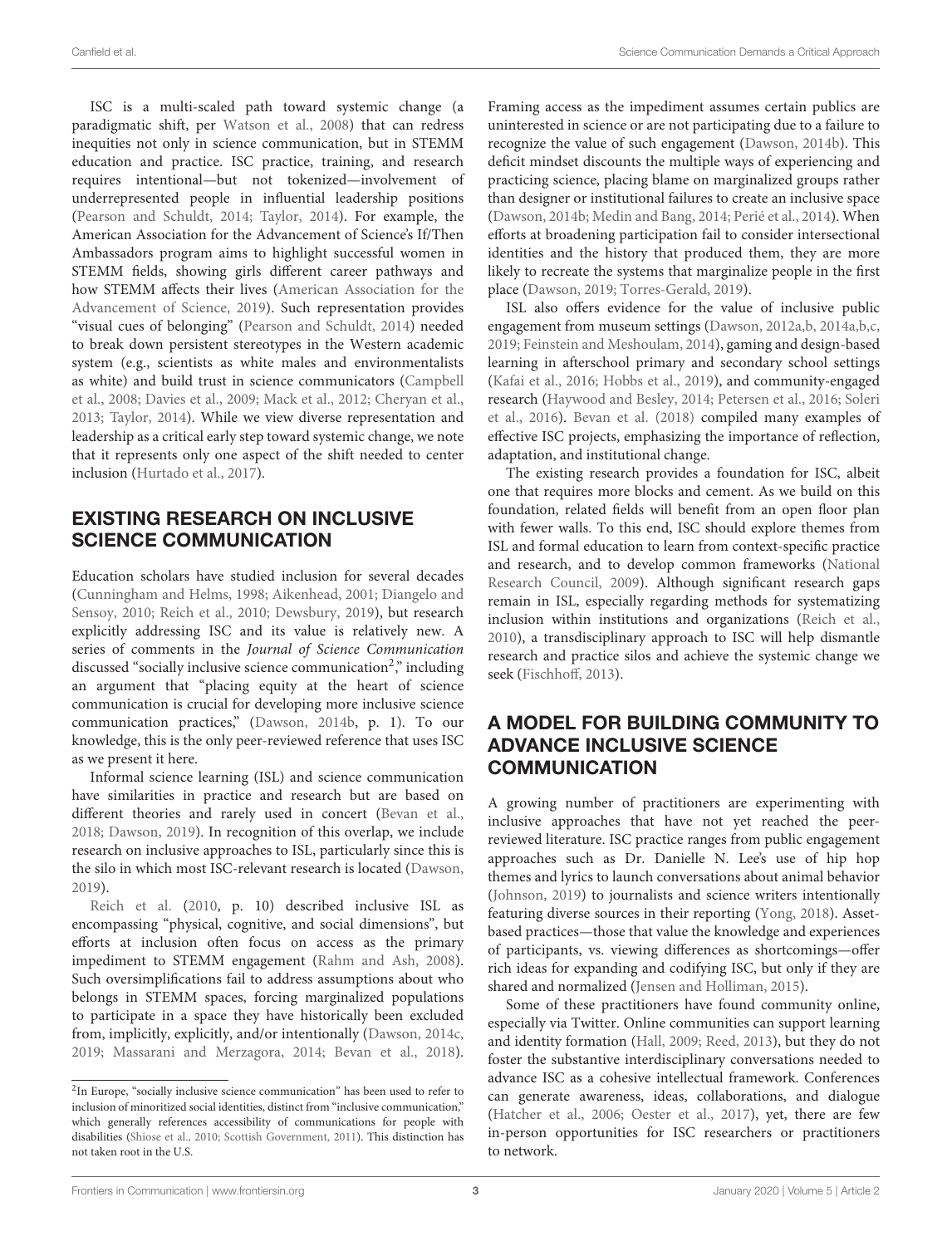One previous conference, the 2014 International Public Communication of Science and Technology conference (PCST), brought together science communication researchers and practitioners around the central theme of "science communication for social inclusion<sup>[3](#page-5-0)</sup> and political engagement" [\(Featherstone, 2014;](#page-7-39) [Treffry-Goatley, 2014\)](#page-8-35). The PCST conference demonstrated a key tension in ISC; many ISC practitioners are not publishing their work but researchers look to the published literature to inform their research questions and seek funding. There remains a significant shortage of research/practice collaborations that could ameliorate these challenges [\(Featherstone, 2014\)](#page-7-39).

To address these gaps, the University of Rhode Island's (URI) Metcalf Institute organized the United States' first national conference about ISC: #InclusiveSciComm: A Symposium on Advancing Inclusive Public Engagement with Science. The coauthors of this paper include the inaugural planning committee for the InclusiveSciComm Symposium.

InclusiveSciComm Symposium organizers created the 2018 program to:

- Identify needs and opportunities for inclusive, intersectional, and asset-based science communication approaches;
- Highlight practitioners and researchers whose work can serve as cross-sectoral models;
- Discuss structural problems that hinder inclusive approaches and how these problems can be addressed; and
- Inspire new collaborations among attendees and provide practical information that attendees could implement in their work to prioritize inclusion.

Registrants included 150 science communication practitioners, trainers, educators and researchers at various career stages. The agenda was designed to foster conversations and develop networks that transcend disciplinary expertise and sectoral employment, offer examples of ISC approaches applied in diverse settings, and help participants center inclusion in their own work, with a concluding discussion on the next steps for advancing ISC (see [Smith et al., 2020,](#page-8-36) for a detailed analysis of pre/post symposium survey data). Anecdotal responses on Twitter and conversations with organizers revealed diverse outcomes including new collaborations, changes in program design, and especially among graduate students, greater interest in ISC careers.

We acknowledge the limitations of drawing broad conclusions from a single event. As described above, this emerging field of study demands much more attention and rigorous assessment. We share our experience of trying to foster an ISC community of practice via the symposium as a model for supporting learning and change-making across science communication modalities and settings. We provide these recommendations to help others advance the field by launching intentional and rigorous ISC conversations in their respective communities.

#### Plan for a Range of Experiences and **Perspectives**

This began with the planning committee, which sought diverse perspectives, and encouraged open communication about how to model inclusion. Organizers carefully selected a diverse range of speakers from varied disciplines whose work centered inclusion from the beginning of their science communication efforts (e.g., the Broad Science podcast, the American Geophysical Union's Thriving Earth Exchange, Two Photon Art). Symposium attendees had wide-ranging experience related to advancing diversity, equity, and inclusion (DEI). This mixture enriched the symposium, helping those who were less experienced in discussing DEI to identify gaps in inclusive practice and specific actions to address them, without frustrating the more experienced attendees.

Given the diverse perspectives needed to inform ISC, participants and speakers should represent a wide range of sectors, disciplines, geographies, and marginalized identities. For example, while ISC related to people with disabilities was addressed in several symposium panels, participants noted that they would like this to be a greater focus in future events, along with sexuality, gender, nationality, and age.

#### Embrace Varied Approaches to Inclusive Science Communication

This was a fundamental tenet of the InclusiveSciComm Symposium, and survey comments indicate that many attendees had not previously appreciated the wide variety of methods for ISC research and practice. One participant noted, "this conference helped me realize that there are far more people playing different roles who care deeply about inclusive scicomm than just practitioners who are trained in science." This heightened awareness of how ISC can be integrated across disciplines and sectors is a valuable outcome of in-person meetings.

#### Dialogue and Practice Are Essential

While symposium participants left with new knowledge, perspectives, and tools, there was a clear desire for more opportunities to practice the application of their new insights. Future ISC meetings and trainings should address practitioners' lack of language, skills, and confidence for facilitating difficult conversations across difference. Discussions about potentially uncomfortable topics such as privilege, power, or marginalization are essential for inclusive practice and pedagogy (Miller et al., [2004\)](#page-8-37). To advance ISC, practitioners and researchers need more opportunities to practice this "critical dialogue" [\(Laman et al., 2012\)](#page-8-38).

#### Discuss Opportunities for Systemic and Structural Change at Different Scales

Symposium attendees sought ways to address the structural problems that hinder ISC, from inconsistent institutional support

<span id="page-5-0"></span><sup>&</sup>lt;sup>3</sup>Science communication for social inclusion addresses the role of science communication in society. Socially inclusive science communication refers to an approach to science communication. We do not favor one priority over the other. Rather, we believe ISC should concern itself with both approach and the societal role of science communication.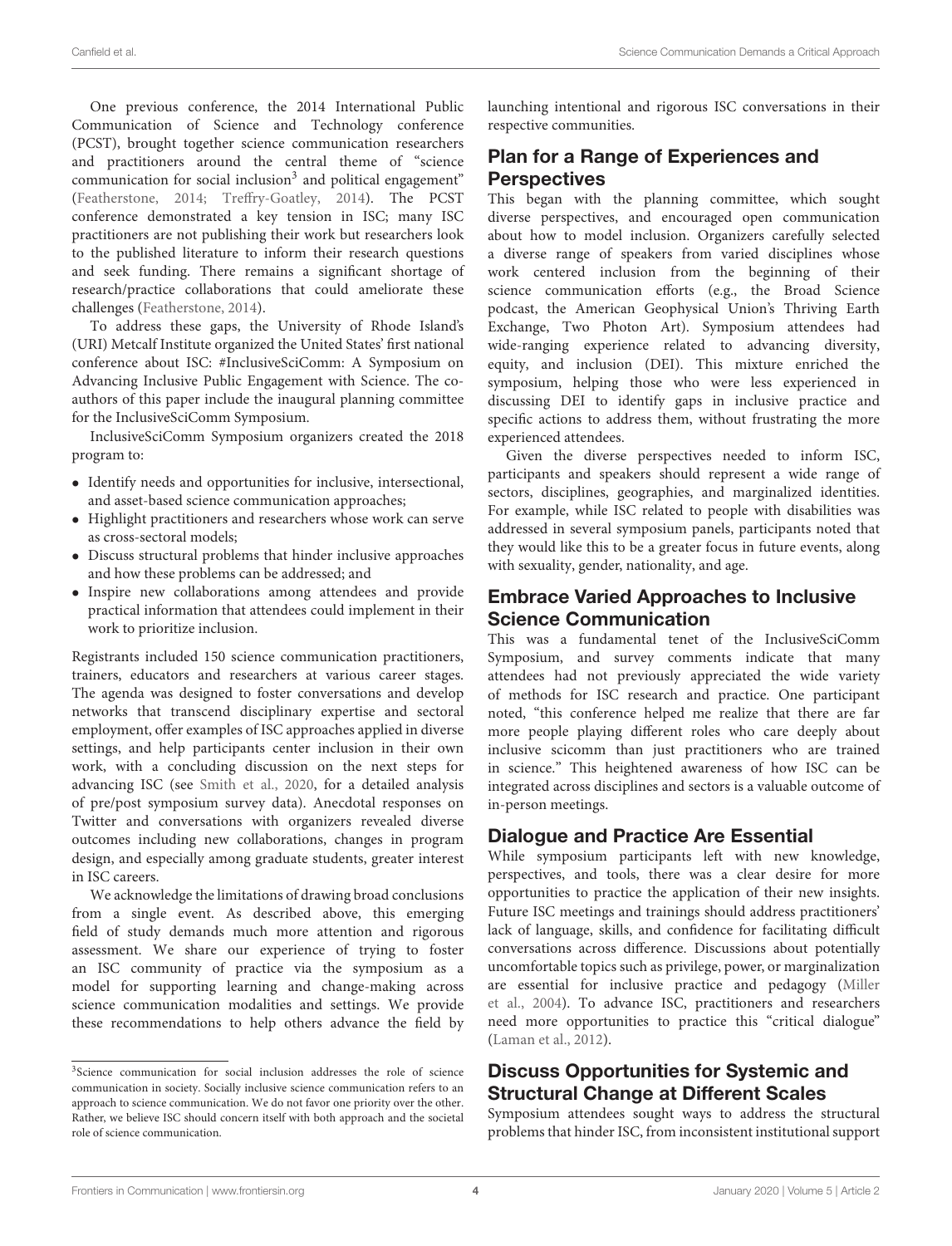for science communication activities to underrepresentation of marginalized identities in science journalism and communityengaged research. Systemic change takes place at different scales. It could focus on influence or agency in relationships (Calabrese Barton and Tan, [2010;](#page-7-20) [Anila, 2017\)](#page-7-9), such that community collaborators are truly engaged in science communication efforts and their knowledge assets are recognized and valued [\(Yosso,](#page-9-3) [2005;](#page-9-3) [Philip and Azevedo, 2017\)](#page-8-39). Alternately, systemic change could happen at the institutional scale, e.g., a newsroom makes hiring or editorial decisions based on inclusive priorities [\(Arana,](#page-7-40) [2018;](#page-7-40) [Columbia Journalism Review, 2018\)](#page-7-41) or a university changes the promotion and tenure review process to value science communication [\(Jacobson et al., 2004;](#page-8-40) [Scheufele,](#page-8-41) [2013\)](#page-8-41).

#### DISCUSSION: FUTURE DIRECTIONS

ISC is a rich area for study. Based on literature and our symposium experience, we propose several key issues that require integrated research and practice, and, especially, interdisciplinary discussion [\(Trench and Bucchi, 2010\)](#page-8-42). Case studies of intentionally inclusive public engagement with science (PES) and ISL efforts will clarify how program objectives and settings might influence outcomes. Longitudinal studies of programs and institutions could identify effective strategies to address the systemic failures that have excluded marginalized peoples from STEMM and, instead, promote "life-long, lifewide, and life-deep" STEMM learning [\(Banks et al., 2007\)](#page-7-6). Few studies have explored how cultural processes [\(Manzini,](#page-8-43) [2003\)](#page-8-43) and epistemological orientations [\(Medin and Bang,](#page-8-6) [2014;](#page-8-6) [Philip and Azevedo, 2017\)](#page-8-39) inform effective science communication. Finally, practitioner and researcher uncertainty about how to approach critical dialogue has important implications for the ways individuals and communities relate to and perceive science [\(National Research Council,](#page-8-30) [2009;](#page-8-30) [Dawson, 2014a](#page-7-34)[,b\)](#page-7-2), public participation in STEMM research [\(Haywood and Besley, 2014\)](#page-7-8), and the degree to which public discourse about contentious scientific topics is fully representative and valued [\(Wynne, 1992;](#page-9-0) Biegelbauer and Hansen, [2011\)](#page-7-42). Meetings such as the InclusiveSciComm Symposium offer a venue for clarifying the priorities for ISC and connecting siloed disciplines and sectors to advance the field.

#### **CONCLUSION**

Science communication practitioners and scholars need to consider how identities operate not only interpersonally, but also systemically [\(Choo and Ferree, 2010;](#page-7-43) [Falcón, 2016\)](#page-7-44). ISC requires intentional design based on a goal of including the diverse experiences and identities participants bring to their learning environments. Science communication can and must become a field that supports our pluralistic societies. Without actively reframing our approach, researchers, and practitioners are perpetuating inequities by default [\(Dawson, 2019\)](#page-7-12). We advocate for ISC as a critical approach that embodies an intentional investment in supporting and recognizing inclusion, equity, and intersectionality from ideation to implementation and evaluation. More transdisciplinary, cross-sectoral convenings like the InclusiveSciComm Symposium are needed to build an ISC community of practice. We hope this growing community will seed changes in how science communication is envisioned, practiced, and perceived.

### ETHICS STATEMENT

The studies involving human participants were reviewed and approved by University of Oregon Institutional Review Board. Written informed consent for participation was not required for this study in accordance with the national legislation and the institutional requirements.

## AUTHOR CONTRIBUTIONS

KC was the lead author. SMe provided substantive edits throughout the process. AM, SMa, ANM, MF-M, BD, and CT contributed important ideas and edits for the final version. All authors contributed as thought partners in conceiving the paper.

### FUNDING

This material was based on work supported in part by the National Science Foundation under EPSCoR Cooperative Agreement #OIA-1655221. Any opinions, findings, and conclusions or recommendations expressed in the material are those of the authors and do not necessarily reflect the views of NSF. The InclusiveSciComm Symposium was supported in part by grants and sponsorships from the University of Rhode Island, The Kavli Foundation, Burroughs Wellcome Fund, the Govenar Family Fund of the Communities Foundation of Texas, Northeast Louis Stokes Alliance for Minority Participation, Rhode Island College, and the University of Oregon Media Center for Science and Technology. This work was also informed by a study of the current status of the inclusive science communication field currently being conducted by KC and SMe, which is supported by a grant from The Kavli Foundation.

## ACKNOWLEDGMENTS

The planning committee for the 2018 InclusiveSciComm Symposium was BD, MF-M, SMa, KMc, SMe, AM, KMo, ANM, CR, and HS. Numerous organizations, programs, and individuals contributed funding, time, and ideas to make the first InclusiveSciComm Symposium possible. The authors acknowledge and appreciate their contributions, as well as the many practitioners, scholars, and educators whose commitment to inclusion and equity is changing science communication for the better. The authors also thank the reviewers of this paper for their thoughtful comments, which significantly improved the final product.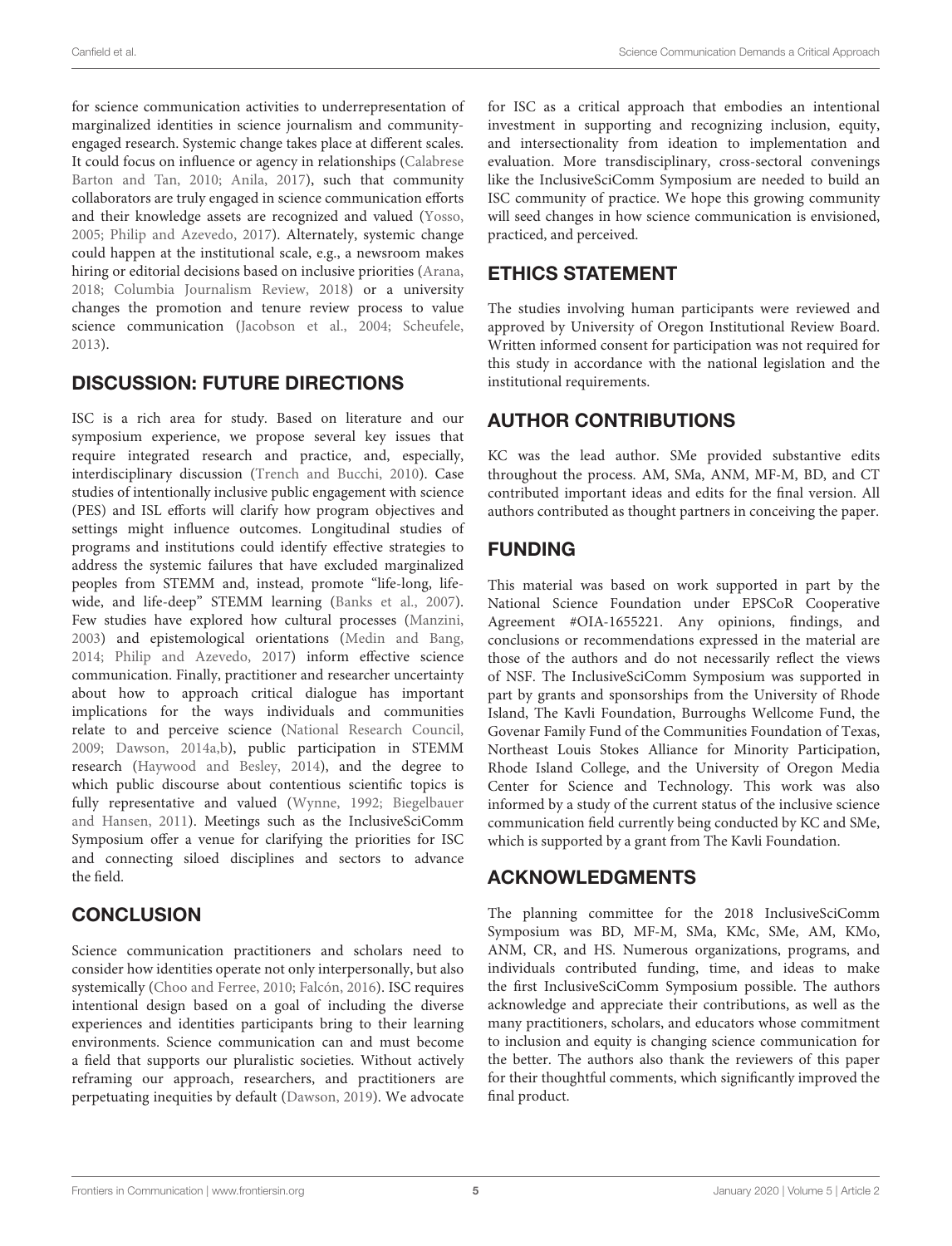#### **REFERENCES**

- <span id="page-7-30"></span>Aikenhead, G. S. (2001). "Science communication with the public: a cross-cultural event," in Science Communication in Theory and Practice, eds S. M. Stocklmayer et al. (Kluwer Academic Publishers), 23–45. doi: [10.1007/978-94-010-0620-0\\_2](https://doi.org/10.1007/978-94-010-0620-0_2)
- <span id="page-7-26"></span>American Association for the Advancement of Science (2019). AAAS If/Then Ambassadors. Available online at: [https://www.aaas.org/page/ifthen](https://www.aaas.org/page/ifthen-ambassadors)[ambassadors](https://www.aaas.org/page/ifthen-ambassadors)
- <span id="page-7-9"></span>Anila, S. (2017). Inclusion requires fracturing. J. Mus. Ed. 42, 108–119. doi: [10.1080/10598650.2017.1306996](https://doi.org/10.1080/10598650.2017.1306996)
- <span id="page-7-40"></span>Arana, G. (2018). Journalism's Bad Reflection. Columbia Journalism Review. Available online at: [https://www.cjr.org/special\\_report/10-newsrooms-racial](https://www.cjr.org/special_report/10-newsrooms-racial-disparity.php)[disparity.php](https://www.cjr.org/special_report/10-newsrooms-racial-disparity.php)
- <span id="page-7-23"></span>Archer, L., Dawson, E., Dewitt, J., Seakins, A., and Wong, B. (2015). "Science Capital": a conceptual, methodological, and empirical argument for extending bourdieusian notions of capital beyond the arts. J. Res. Sci. Teach. 52, 922–948. doi: [10.1002/tea.21227](https://doi.org/10.1002/tea.21227)
- <span id="page-7-11"></span>Ash, D., and Lombana, J. (2013). Reculturing museums: working toward diversity in informal settings. J. Mus. Edu. 38, 69–80. doi: [10.1080/10598650.2013.11510757](https://doi.org/10.1080/10598650.2013.11510757)
- <span id="page-7-14"></span>Bang, M., Marin, A., and Medin, D. (2018). If Indigenous peoples stand with the sciences, will scientists stand with Us? Am. Acad. Arts Sci. 147, 148–159. doi: [10.1162/DAED\\_a\\_00498](https://doi.org/10.1162/DAED_a_00498)
- <span id="page-7-6"></span>Banks, J. A., Au, K. H., Ball, A. F., Bell, P., Gordon, E. W., Gutiérrez, K. D., et al. (2007). "Learning in and out of school in diverse environments," in The LIFE Center and Center for Multicultural Education (Seattle, WA: University of Washington), 36.
- <span id="page-7-19"></span>Berditchevskaia, A., Regalado, C., and Duin, S., Van. (2017). The changing face of expertise and the need for knowledge transfer. J. Sci. Commun. 16, 1–8. doi: [10.22323/2.16040303](https://doi.org/10.22323/2.16040303)
- <span id="page-7-10"></span>Bevan, B., Calabrese Barton, A., and Garibay, C. (2018). Broadening Perspectives on Broadening Participation in STEM. Washington, DC: CAISE.
- <span id="page-7-42"></span>Biegelbauer, P., and Hansen, J. (2011). Democratic theory and citizen participation: democracy models in the evaluation of public participation in science and technology. Sci. Public Policy 38, 589-597. doi: [10.3152/030234211X13092649606404](https://doi.org/10.3152/030234211X13092649606404)
- <span id="page-7-20"></span>Calabrese Barton, A., and Tan, E. (2010). We be burnin'! agency, identity, and science learning. J. Learn. Sci. 19, 187–229. doi: [10.1080/10508400903530044](https://doi.org/10.1080/10508400903530044)
- <span id="page-7-16"></span>Calabrese Barton, A., and Tan, E. (2019). Designing for rightful presence in STEM: the role of making present practices. J. Learn. Sci. 28, 616–658. doi: [10.1080/10508406.2019.1591411](https://doi.org/10.1080/10508406.2019.1591411)
- <span id="page-7-27"></span>Campbell, P. B., Dierking, L. D., Flagg, B. N., Friedman, A. J., Korn, R., and Ucko, D. A. (2008). Framework for Evaluating Impacts of Informal Science Education Projects. Washington, DC: National Science Foundation.
- <span id="page-7-22"></span>Carlone, H. B., and Johnson, A. (2007). Understanding the science experiences of successful women of color: science identity as an analytic lens. J. Res. Sci. Teach. 44, 1187–1218. doi: [10.1002/tea.20237](https://doi.org/10.1002/tea.20237)
- <span id="page-7-25"></span>Casapulla, S. L., Bianco, J. A., Harter, L. M., Kropf, K., Shaub, T. L., Kerr, A. M., et al. (2018). Moving toward narrative competence and inclusive healthcare through the open book project. Health Commun. 35, 257–261. doi: [10.1080/10410236.2018.1551302](https://doi.org/10.1080/10410236.2018.1551302)
- <span id="page-7-7"></span>Cheryan, S., Plaut, V. C., Handron, C., and Hudson, L. (2013). The stereotypical computer scientist: gendered media representations as a barrier to inclusion for women,. Sex Roles 69, 58–71. doi: [10.1007/s11199-013-0296-x](https://doi.org/10.1007/s11199-013-0296-x)
- <span id="page-7-0"></span>Chilvers, J. (2012). Reflexive engagement? Actors, learning, and reflexivity in public dialogue on science and technology. Sci. Commun. 35, 283–310. doi: [10.1177/1075547012454598](https://doi.org/10.1177/1075547012454598)
- <span id="page-7-43"></span>Choo, H. Y., and Ferree, M. M. (2010). Practicing intersectionality in sociological research: a critical analysis of inclusions, interactions, and institutions in the study. Sociol. Theory 28, 129–149. doi: [10.1111/j.1467-9558.2010.01370.x](https://doi.org/10.1111/j.1467-9558.2010.01370.x)
- <span id="page-7-13"></span>Cobern, W., and Loving, C. (2001). Defining "Science" in a multicultural world: implications for science education. Sci. Ed. 85, 50–67. doi: 10.1002/1098- [237X\(200101\)85:1<50::AID-SCE5>3.0.CO;2-G](https://doi.org/10.1002/1098-237X(200101)85:1<50::AID-SCE5>3.0.CO;2-G)
- <span id="page-7-17"></span>Cohen, A., Lopez, A., Malloy, N., and Morello-Frosch, R. (2012). Our environment, our health: a community-based participatory environmental health survey in richmond, california. Health Edu. Behav. 39, 198–209. doi: [10.1177/1090198111412591](https://doi.org/10.1177/1090198111412591)
- <span id="page-7-41"></span>Columbia Journalism Review (2018). Decades of Failure. New York, NY: Columbia Journalism Review.
- <span id="page-7-4"></span>Crenshaw, K. (1989). Demarginalizing the Intersection of Race and Sex: A Black Feminist Critique of Antidiscrimination Doctrine, Feminist Theory and Antiracist Politics. University of Chicago Legal Forum, 139–168.
- <span id="page-7-15"></span>Cunningham, C. M., and Helms, J. V. (1998). Sociology of science as a means to a more authentic, inclusive science education. J. Res. Sci. Teach. 35, 483–499. doi: [10.1002/\(SICI\)1098-2736\(199805\)35:5<](https://doi.org/10.1002/(SICI)1098-2736(199805)35:5<)483::AID-TEA2&gt;3.0.CO;2-L
- <span id="page-7-28"></span>Davies, S., Mccallie, E., Simonsson, E., and Lehr, J. L. (2009). Discussing dialogue: perspectives on the value of science dialogue events that do not inform policy. Public Understand. Sci. 18, 338–353. doi: [10.1177/0963662507079760](https://doi.org/10.1177/0963662507079760)
- <span id="page-7-33"></span>Dawson, E. (2012a). "I couldn't think of anything worse than going there to be honest"; Science museums, science centers and non-participation. Inform. Learn. Rev. 115, 1–6.
- <span id="page-7-18"></span>Dawson, E. (2012b). Non-participation in Public Engagement With Science: A Study of Four Socio-Economically Disadvantaged, Minority Ethnic Groups. London: King's College London.
- <span id="page-7-34"></span>Dawson, E. (2014a). Equity in informal science education: developing an access and equity framework for science museums and science centres. Studies Sci. Edu. 50, 209–247. doi: [10.1080/03057267.2014.957558](https://doi.org/10.1080/03057267.2014.957558)
- <span id="page-7-2"></span>Dawson, E. (2014b). Reframing social exclusion from science communication: moving away from 'barriers' towards a more complex perspective. J. Sci. Commun. 13:C02. doi: [10.22323/2.13020302](https://doi.org/10.22323/2.13020302)
- <span id="page-7-5"></span>Dawson, E. (2014c). Not designed for us: how science museums and science centers socially exclude low-income, minority ethnic groups. Sci. Edu. 98, 981–1008. doi: [10.1002/sce.21133](https://doi.org/10.1002/sce.21133)
- <span id="page-7-12"></span>Dawson, E. (2019). Equity, Exclusion and Everyday Science Learning: The Experiences of Minoritised Groups, 1st Edn. Oxon, OX; New York, NY: Routledge. doi: [10.4324/9781315266763](https://doi.org/10.4324/9781315266763)
- <span id="page-7-21"></span>Delgado Bernal, D. (2002). Critical race theory, latino critical theory, and critical raced-gendered epistemologies: recognizing students of color as holders and creators of knowledge. Qual. Inquiry 8, 105–126. doi: [10.1177/107780040200800107](https://doi.org/10.1177/107780040200800107)
- <span id="page-7-24"></span>Dewitt, J., Archer, L., and Mau, A. (2016). Dimensions of science capital: exploring its potential for understanding students' science participation. Int. J. Sci. Educ. 38, 2431–2449. doi: [10.1080/09500693.2016.1248520](https://doi.org/10.1080/09500693.2016.1248520)
- <span id="page-7-32"></span>Dewsbury, B. M. (2019). Deep teaching in a college STEM classroom. Cult. Stud. Sci. Educ. 1−23. doi: [10.1007/s11422-018-9891-z](https://doi.org/10.1007/s11422-018-9891-z)
- <span id="page-7-31"></span>Diangelo, R., and Sensoy, Ö. (2010). "OK, i get it! Now tell me how to do it!": why we can't just tell you how to do critical multicultural education. Multicult. Persp. 12, 97–102. doi: [10.1080/15210960.2010.481199](https://doi.org/10.1080/15210960.2010.481199)
- <span id="page-7-1"></span>Dudo, A., and Besley, J. C. (2016). Scientists' prioritization of communication objectives for public engagement. PLoS ONE 11, 1–18. doi: [10.1371/journal.pone.0148867](https://doi.org/10.1371/journal.pone.0148867)
- <span id="page-7-44"></span>Falcón, S. M. (2016). Power Interrupted: Antiracist and Feminist Activism Inside the United Nations. Seattle, WC: University of Washington Press.
- <span id="page-7-39"></span>Featherstone, H. (2014). PCST 2014. J. Sci. Commun. 13:R03. doi: [10.22323/2.13030603](https://doi.org/10.22323/2.13030603)
- <span id="page-7-3"></span>Feinstein, N. W., and Meshoulam, D. (2014). Science for what public? Addressing equity in american science museums and science centers. J. Res. Sci. Teach. 51, 368–394. doi: [10.1002/tea.21130](https://doi.org/10.1002/tea.21130)
- <span id="page-7-36"></span>Fischhoff, B. (2013). The sciences of science communication. PNAS 110 (Suppl. 3), 14033–14039. doi: [10.1073/pnas.1213273110](https://doi.org/10.1073/pnas.1213273110)
- <span id="page-7-37"></span>Hall, R. (2009). Towards a fusion of formal and informal learning environments: the impact of the read/write web. Electron. J. e-Learn. 7, 29–40.
- <span id="page-7-38"></span>Hatcher, T., Aalsburg Wiessner, C., Storberg-Walker, J., and Chapman, D. (2006). How a research conference created new learning: a case study. J. Eur. Industr. Train. 30, 256–271. doi: [10.1108/03090590610673632](https://doi.org/10.1108/03090590610673632)
- <span id="page-7-8"></span>Haywood, B. K., and Besley, J. C. (2014). Education, outreach, and inclusive engagement: towards integrated indicators of successful program outcomes in participatory science. Public Understand. Sci. 23, 92–106. doi: [10.1177/0963662513494560](https://doi.org/10.1177/0963662513494560)
- <span id="page-7-35"></span>Hobbs, L., Stevens, C., Hartley, J., and Hartley, C. (2019). Science Hunters: an inclusive approach to engaging with science through Minecraft. J. Sci. Commun. 18, 1–12. doi: [10.22323/2.18020801](https://doi.org/10.22323/2.18020801)
- <span id="page-7-29"></span>Hurtado, S., White-Lewis, D., and Norris, K. (2017). Advancing inclusive science and systemic change: the convergence of national aims and institutional goals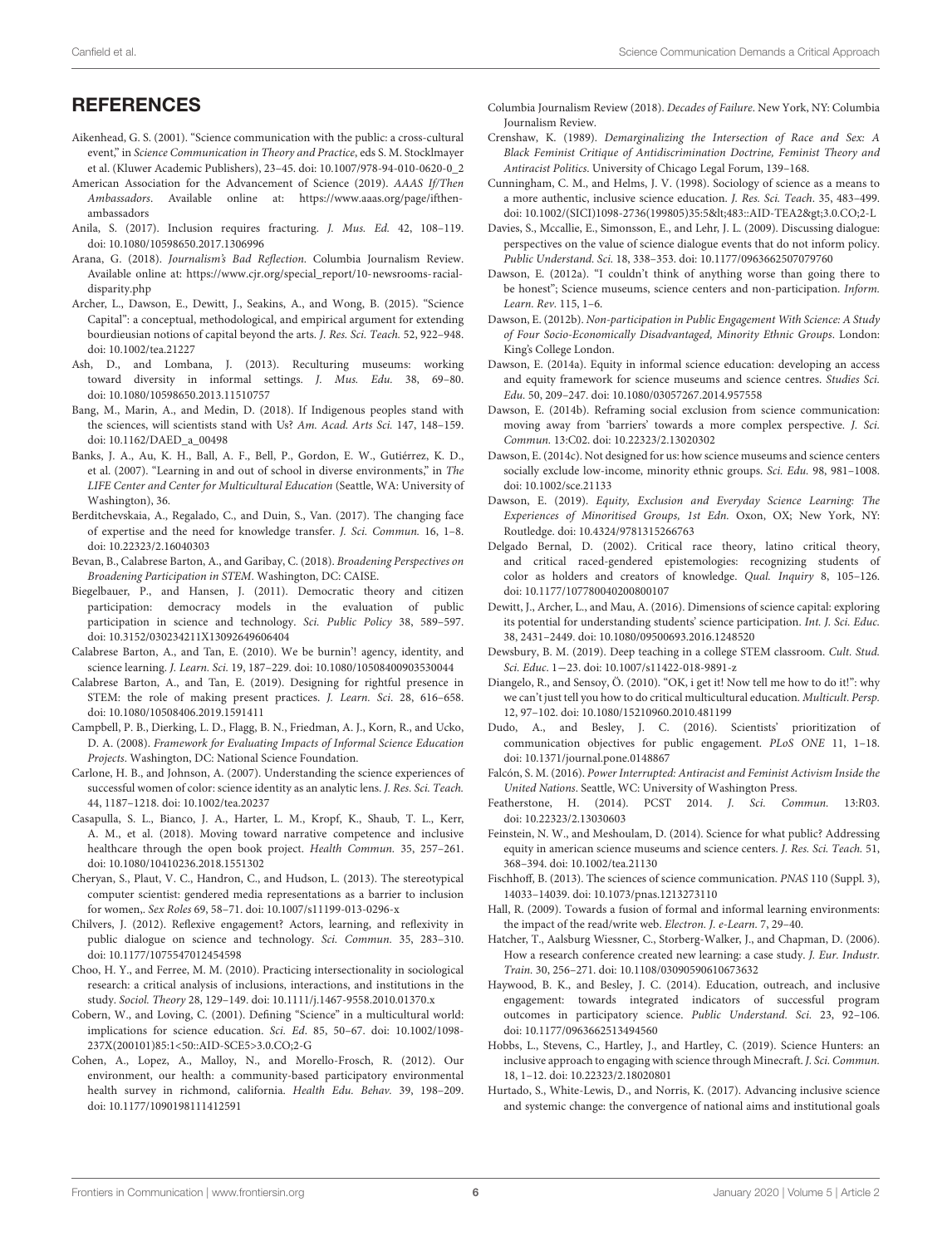in implementing and assessing biomedical science training. BMC Proceed. 11 (Suppl. 12):17. doi: [10.1186/s12919-017-0086-5](https://doi.org/10.1186/s12919-017-0086-5)

- <span id="page-8-40"></span>Jacobson, N., Butterill, D., and Goering, P. (2004). Organizational factors that influence university-based researchers' engagement. Sci. Commun. 25, 246–259. doi: [10.1177/1075547003262038](https://doi.org/10.1177/1075547003262038)
- <span id="page-8-32"></span>Jensen, E., and Holliman, R. (2015). Norms and values in UK science engagement practice. Int. J. Sci. Educ. B 6, 68–88. doi: [10.1080/21548455.2014.995743](https://doi.org/10.1080/21548455.2014.995743)
- <span id="page-8-17"></span>Johnson, A. N., Sievert, R., Durglo Sr, M., Finley, V., and Hofmann, M. H. (2014). Indigenous knowledge and geoscience on the flathead indian reservation, northwest montana: implications for place-based and culturally congruent education. J. Geosci. Educ. 62, 187–202. doi: [10.5408/12-393.1](https://doi.org/10.5408/12-393.1)
- <span id="page-8-31"></span>Johnson, E. (2019). "Recode decode at TED: Biologist Danielle N. Lee wants "more nerdy black and brown kids," in STEM. [Vox.com.](http://www.Vox.com) Available online at: [http://bit.](http://bit.ly/2GczDmt) [ly/2GczDmt](http://bit.ly/2GczDmt)
- <span id="page-8-27"></span>Kafai, Y. B., Richard, G. T., and Tynes, B. M. (2016). Diversifying Barbie and Mortal Kombat: Intersectional Perspectives and Inclusive Designs in Gaming. Pittsburgh, PA: ETC Press.
- <span id="page-8-38"></span>Laman, T. T., Jewett, P., Jennings, L. B., Wilson, J. L., and Souto-Manning, M. (2012). Supporting critical dialogue across educational contexts. Equity Excell. Educ. 45, 197–216. doi: [10.1080/10665684.2012.641871](https://doi.org/10.1080/10665684.2012.641871)
- <span id="page-8-5"></span>Leggett-Robinson, P. M., Davis, N., and Villa, B. (2018). Cultivating STEM identity and belonging through civic engagement: increasing student success (Selfefficacy and Persistence) for the two-year college STEM student. Sci. Educ. Civic Engag. 10, 24–34.
- <span id="page-8-18"></span>Lemus, J. D., Seraphin, K. D., Coopersmith, A., and Carly, K. V. (2014). Infusing traditional knowledge and ways of knowing into science communication courses at the University of Hawai'i. J. Geosci. Educ. 62, 5–10. doi: [10.5408/12-416.1](https://doi.org/10.5408/12-416.1)
- <span id="page-8-15"></span>Lewenstein, B. V. (2003). Models of public communication of science and technology. Public Understand. Sci. 96, 288–293.
- <span id="page-8-22"></span>Mack, E., Augare, H., Different Cloud Jones, L., David, D., Quiver Gaddie, H., Honey, R. E., et al. (2012). Effective practices for creating transformative informal science education programs grounded in Native ways of knowing. Cult. Studies Sci. Educ. 7, 49–70. doi: [10.1007/s11422-011-9374-y](https://doi.org/10.1007/s11422-011-9374-y)
- <span id="page-8-14"></span>Mansyur, C. L., Jeng, H. A., Holloman, E., and DeBrew, L. (2016). Using community-based participatory research to identify environmental justice issues in an inner-city community and inform urban planning. Family Commun. Health [39, 169–177. doi: 10.1097/FCH.00000000000](https://doi.org/10.1097/FCH.0000000000000110) 00110
- <span id="page-8-43"></span>Manzini, S. (2003). Effective communication of science in a culturally diverse society. Sci. Commun. 25, 191–197. doi: [10.1177/1075547003259432](https://doi.org/10.1177/1075547003259432)
- <span id="page-8-10"></span>Massarani, L., and Merzagora, M. (2014). Comment: Socially inclusive science communication. J. Sci. Commun. 13:C01. doi: [10.22323/2.13020301](https://doi.org/10.22323/2.13020301)
- <span id="page-8-6"></span>Medin, D. L., and Bang, M. (2014). The cultural side of science communication. PNAS 111, 13621–13626. doi: [10.1073/pnas.1317510111](https://doi.org/10.1073/pnas.1317510111)
- <span id="page-8-37"></span>Miller, J., Donner, S., and Fraser, E. (2004). Talking when talking is tough: Taking on conversations about race, sexual orientation, gender, class, and other aspects of social identity. Smith Coll. Stud. Soc. Work 74, 377–392. doi: [10.1080/00377310409517722](https://doi.org/10.1080/00377310409517722)
- <span id="page-8-30"></span>National Research Council (2009). Learning Science in Informal Environments: People, Places, and Pursuits. Washington, DC: The National Academies Press. doi: [10.17226/12190](https://doi.org/10.17226/12190)
- <span id="page-8-8"></span>Nisbet, M. C., and Scheufele, D. A. (2009). What's next for science communication? Promising directions and lingering distractions. Am. J. Botany 96, 1767–1778. doi: [10.3732/ajb.0900041](https://doi.org/10.3732/ajb.0900041)
- <span id="page-8-34"></span>Oester, S., Cigliano, J. A., Hind-Ozan, E. J., and Parsons, E. C. M. (2017). Why conferences matter—an illustration from the international marine conservation congress. Front. Mar. Sci. 4:257. doi: [10.3389/fmars.2017.00257](https://doi.org/10.3389/fmars.2017.00257)
- <span id="page-8-19"></span>Ong, M., Wright, C., Espinosa, E., and Orfield, G. (2011). Inside the double bind: a synthesis of empirical research on undergraduate and graduate women of color in science, technology, engineering, and mathematics. Harvard Educ. Rev. [81, 172–208. doi: 10.17763/haer.81.2.t022245n7x4](https://doi.org/10.17763/haer.81.2.t022245n7x4752v2) 752v2
- <span id="page-8-20"></span>Pearson, A. R., and Schuldt, J. P. (2014). Facing the diversity crisis in climate science. Nat. Publ. Group 4, 1039–1042. doi: [10.1038/nclimate2415](https://doi.org/10.1038/nclimate2415)
- <span id="page-8-13"></span>Perié, L., Riboli-Sasco, L., and Ribrault, C. (2014). Straight into conflict zones, scientific research empowers the minds. J. Sci. Commun. 13:CO5. doi: [10.22323/2.13020305](https://doi.org/10.22323/2.13020305)
- <span id="page-8-28"></span>Petersen, I., Kruss, G., Gastrow, M., and Nalivata, P. C. (2016). Innovation capacity-building and inclusive development in informal settings: A comparative analysis of two interactive learning spaces in South Africa and Malawi. J. Int. Dev. 30, 865–885. doi: [10.1002/jid.3232](https://doi.org/10.1002/jid.3232)
- <span id="page-8-39"></span>Philip, T. M., and Azevedo, F. S. (2017). Everyday science learning and equity: mapping the contested terrain. Sci. Educ. 101: 526–532. doi: [10.1002/sce.21286](https://doi.org/10.1002/sce.21286)
- <span id="page-8-23"></span>Rahm, J., and Ash, D. (2008). Learning environments at the margin: Case studies of disenfranchised youth doing science in an aquarium and an after-school program. Learn. Environ. Res. 11, 49–62. doi: [10.1007/s10984-007-9037-9](https://doi.org/10.1007/s10984-007-9037-9)
- <span id="page-8-33"></span>Reed, P. (2013). Hashtags and retweets: using twitter to aid community, communication, and casual (informal) learning. Res. Learn. Technol. 21, 1–21. doi: [10.3402/rlt.v21i0.19692](https://doi.org/10.3402/rlt.v21i0.19692)
- <span id="page-8-2"></span>Reich, C., Price, J., Rubin, E., and Steiner, M. (2010). Inclusion, Disabilities, and Informal Science Learning. A CAISE Inquiry Group Report. Washington, DC: Center for Advancement of Informal Science Education (CAISE).
- <span id="page-8-12"></span>Rittel, H. W., and Webber, M. M. (1973). Dilemmas in a general theory of planning. Policy Sci. 4, 155–169. doi: [10.1007/BF01405730](https://doi.org/10.1007/BF01405730)
- <span id="page-8-41"></span>Scheufele, D. A. (2013). Communicating science in social settings. PNAS 110 (Suppl. 3), 14040–14047. doi: [10.1073/pnas.1213275110](https://doi.org/10.1073/pnas.1213275110)
- <span id="page-8-11"></span>Schuldt, J. P., and Pearson, A. R. (2016). The role of race and ethnicity in climate change polarization: evidence from a U.S. National survey experiment. Clim. Change [136, 495–505. doi: 10.1007/s10584-016-](https://doi.org/10.1007/s10584-016-1631-3) 1631-3
- <span id="page-8-25"></span>Scottish Government (2011). Principles of Inclusive Communication: An Information and Self-Assessment Tool for Public Authorities. Edinburgh.
- <span id="page-8-1"></span>Shimmin, C., Wittmeier, K. D. M., Lavoie, J. G., Wicklund, E. D., and Sibley, K. M. (2017). Moving towards a more inclusive patient and public involvement in health research paradigm: the incorporation of a trauma-informed intersectional analysis. BMC Health Serv. Res. 17:539. doi: [10.1186/s12913-017-2463-1](https://doi.org/10.1186/s12913-017-2463-1)
- <span id="page-8-24"></span>Shiose, T., Kagiyama, Y., Toda, K., Kawakami, H., and Katai, O. (2010). Expanding awareness by inclusive communication design. AI Soc. 25, 225–231. doi: [10.1007/s00146-009-0246-x](https://doi.org/10.1007/s00146-009-0246-x)
- <span id="page-8-16"></span>Shirk, J. L., Ballard, H. L., Wilderman, C. C., Phillips, T., Wiggins, A., and Jordan, R. (2012). Public participation in scientific research: a framework for deliberate design. Ecol. Soc. 17:29. doi: [10.5751/ES-04705-170229](https://doi.org/10.5751/ES-04705-170229)
- <span id="page-8-4"></span>Simis, M. J., Madden, H., Cacciatore, M. A., and Yeo, S. K. (2016). The lure of rationality: why does the deficit model persist in science communication? Public Understand. Sci. 25, 400–414. doi: [10.1177/0963662516629749](https://doi.org/10.1177/0963662516629749)
- <span id="page-8-9"></span>Smallman, M. (2016). Public Understanding of Science in turbulent times III: Deficit to dialogue, champions to critics. Public Understand. Sci. 25, 186–197. doi: [10.1177/0963662514549141](https://doi.org/10.1177/0963662514549141)
- <span id="page-8-36"></span>Smith, H., Menezes, S., Canfield, K., Guldin, R., Morgoch, M., and McDuffie, K. (2020). Moving toward inclusion: participant responses to the inclusive SciComm symposium. Front. Commun. 4:77. doi: [10.3389/fcomm.2019.00077](https://doi.org/10.3389/fcomm.2019.00077)
- <span id="page-8-29"></span>Soleri, D., Long, J. W., Ramirez-Andreotta, M. D., Eitemiller, R., and Pandya, R. (2016). Finding pathways to more equitable and meaningful public-scientist partnerships. Citizen Sci. Theory Practice 1:9. doi: [10.5334/cstp.46](https://doi.org/10.5334/cstp.46)
- <span id="page-8-0"></span>Streicher, B., Unterleitner, K., and Schulze, H. (2014). Knowledge rooms—science communication in local, welcoming spaces to foster social inclusion. J. Sci. Commun. 13:2014. doi: [10.22323/2.13020303](https://doi.org/10.22323/2.13020303)
- <span id="page-8-21"></span>Taylor, D. E. (2014). The State of Diversity in Environmental Organizations. Green 2.0 Working Group.
- <span id="page-8-7"></span>Taylor, D. E. (2018). Racial and ethnic differences in the students' readiness, identity, perceptions of institutional diversity, and desire to join the environmental workforce. J. Environ. Studies Sci. 8, 152–68. doi: [10.1007/s13412-017-0447-4](https://doi.org/10.1007/s13412-017-0447-4)
- <span id="page-8-26"></span>Torres-Gerald, L. E. (2019). "Speaking Truth to Power and to the people": Scientist Bloggers of Color as Public Intellectuals. Ames, IA: Iowa State University.
- <span id="page-8-35"></span>Treffry-Goatley, A. (2014). Communicating Science for social inclusion and political engagement: 449 reflections on the PCST Conference. J. Sci. Commun. 13:R01. doi: [10.22323/2.13030601](https://doi.org/10.22323/2.13030601)
- <span id="page-8-3"></span>Trench, B. (2008). "Towards an analytical framework of science communication models," in Communicating Science in Social Contexts, eds D. Cheng, M. Claessens, T. Gascoigne, J. Metcalfe, B. Schiele, and S. Shi (Dordrecht: Springer), 119–133. doi: [10.1007/978-1-4020-8598-7\\_7](https://doi.org/10.1007/978-1-4020-8598-7_7)
- <span id="page-8-42"></span>Trench,. B., and Bucchi, M. (2010). Science communication, an emerging discipline. J. Sci. Commun. 9:C03. doi: [10.22323/2.09030303](https://doi.org/10.22323/2.09030303)